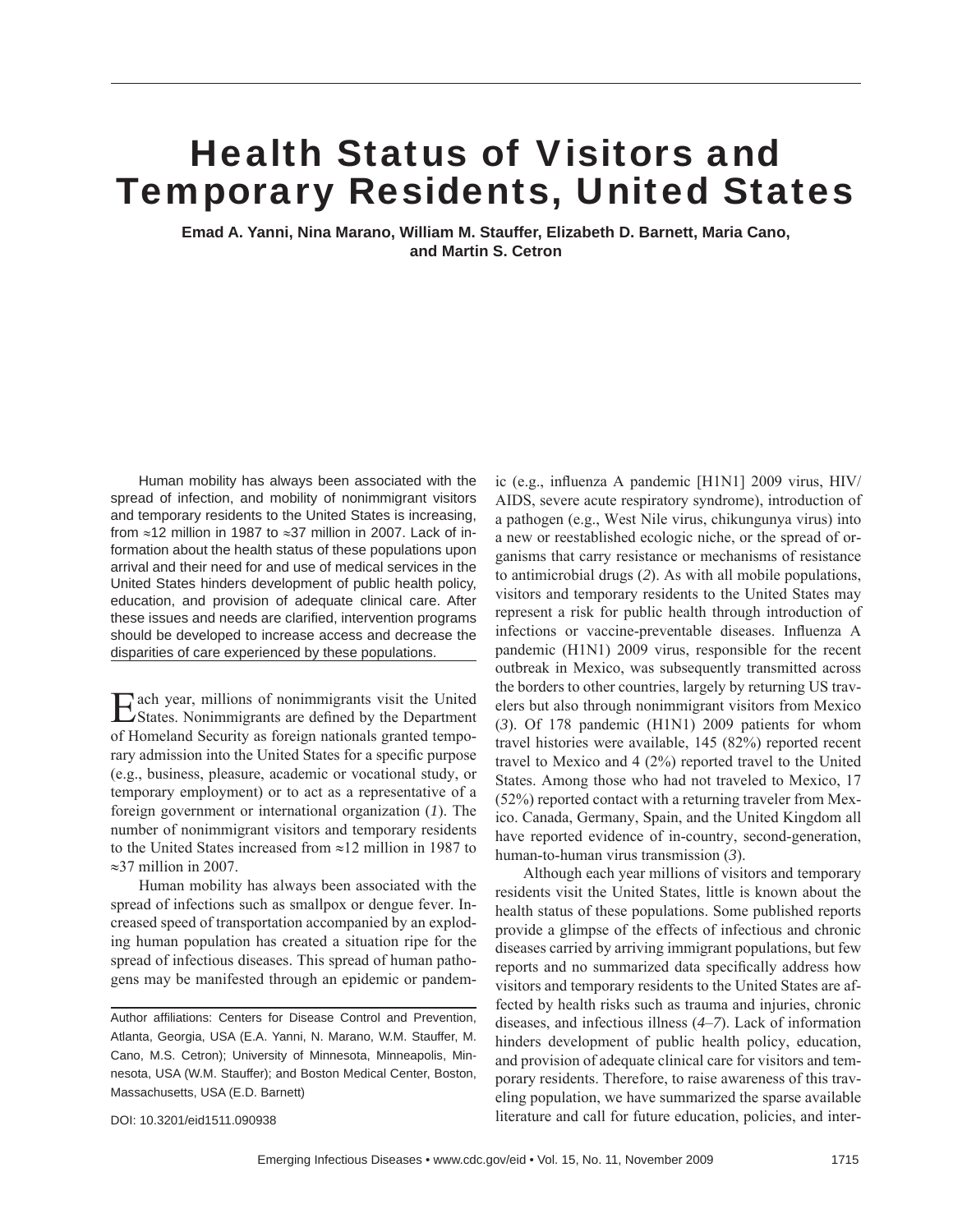## **PERSPECTIVE**

ventions geared toward promoting health and well-being for the visitors and temporary residents and public health protection to host communities.

## **Description of Visitors and Temporary Residents to the United States**

During 2007, a total of 171 million nonimmigrants were admitted to the United States: 134 million (78%) were Canadian and Mexican travelers who acquired bordercrossing cards for the purpose of tourism or business, and 37 million (22%) were travelers with I-94 forms (applications required for nonimmigrant admission to the United States; Mexican nationals with border-crossing cards and tourists and business travelers from Canada are generally exempt from the I-94 requirement) (*1*). Most persons admitted with I-94 forms were temporary visitors such as tourists and business travelers (33.3 million; 89%), short-term residents (3.6 million; 10%), and expected long-term residents (205,000; 1%). Those admitted as temporary residents included short-term residents (e.g., temporary workers and families, students, exchange visitors [students participating in an exchange program], diplomats) and long-term residents (e.g., alien fiancés and spouses of US citizens or permanent residents and their children). Nonimmigrant admission refers to the number of events (entries into the United States) rather than persons. In 2007, the 10 countries with the most I-94 form admissions to the United States were India (11%), Mexico (11%), Japan (7.5%), United Kingdom (6.3%), South Korea (6%), Canada (6%), Germany (4%), People's Republic of China (4%), France (3%), and Brazil (2%). From 2006 through 2007, the largest increases in resident nonimmigrant admissions came from citizens of Mexico (36% increase), India (30% increase), and China (27% increase), largely accounted for by increased numbers of seasonal workers, academic students, workers in specialty occupations, and intracompany transferees (*1*). From 2005 through 2007, the 10 most common destination states were California (14%), New York (13%), Texas (8.2%), Florida (7.7%), New Jersey (4.4%), Massachusetts (4%), Illinois (3.4%), Virginia (3.2%), Michigan (2.8%), and Pennsylvania  $(2.7\%)$ . The first 5 states represented the declared destinations of nearly 50% of the foreign nationals admitted in 2007 (*1*).

A study by the Office of Immigration Statistics estimated that during 2004, on any typical day, 3.8 million visitors and temporary residents were in the United States: 2.3 million (61%) tourist and business travelers, 704,000 (18%) temporary workers, and 640,000 (17%) students and exchange visitors (*8*). The mean lengths of visit were as follows: tourists and business travelers, 22 days; diplomats, 13 weeks; temporary workers, 23 weeks; students and exchange visitors, 31 weeks; and long-term residents, 43 weeks (*8*).

## **Health Regulations for Visitors and Temporary Residents to the United States**

Health requirements that pertain to applicants for an immigrant–permanent resident visa do not apply to visitors and temporary residents. The current US immigration laws require applicants for an immigrant visa to have mandatory medical screening for some infectious diseases and to have up-to-date, age-dependent vaccination coverage before an immigration visa will be issued. Visitors and temporary residents do not receive medical screening for infections such as tuberculosis (TB) and are not required to fulfill US vaccination requirements. No surveillance system is in place to identify health problems in this population. Therefore, medical conditions are known only if a person has a reportable disease, for which reporting to health departments is mandatory. Occasionally, case reports or case series published in academic journals shed some light on health issues encountered. We therefore examined these limited reports on vaccination coverage, disease burden, and healthcareseeking behavior of nonimmigrant travelers.

## **Specifi c Populations of Nonimmigrants to the United States**

## **Temporary Residents: International Students and Exchange Visitors**

Persons who travel to the United States to study may represent a population at higher risk than others for transmission and spread of infectious diseases. Risk is increased because college campuses provide favorable environments or situations for spread of infectious diseases, e.g., close contact (e.g., in classrooms, in dormitories, and at social gatherings), student behavior, and variable immunity among persons from a wide geographic area (*9*).

In 2008, an estimated 1,052,694 active nonimmigrant students and exchange visitors and their families were in the United States; 68% were enrolled in bachelor, masters, or doctoral degree programs (*10*). The 5 countries from which most international students originated were South Korea, India, China, Japan, and Taiwan. In 2008, the states that hosted more than half (51%) of all enrolled international students were California, New York, Texas, Massachusetts, Illinois, and Florida (Map 1 in the online Technical Appendix, available from www.cdc.gov/EID/ content/15/11/1715-Techapp.pdf). Despite this large number of international students, no published data are available regarding their vaccination coverage.

Prevalence of TB varies worldwide and may affect nonimmigrant travelers. In a study conducted during 1997– 1998 among incoming international students from 70 countries enrolled in a community college in Iowa, 59 (35%) of 171 had a positive tuberculin skin test result  $(≥10$  mm induration). Of those 59, isoniazid therapy was begun by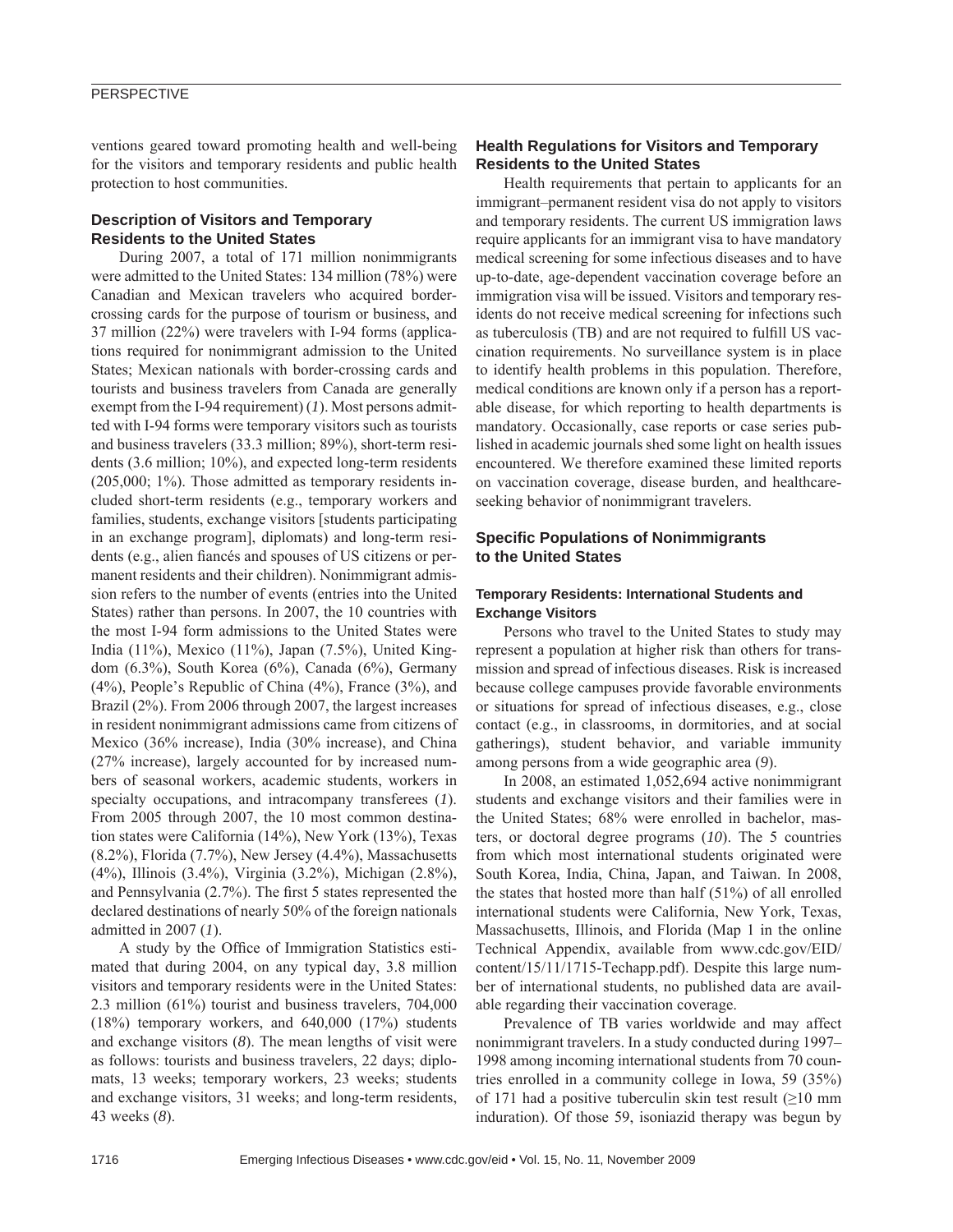34, of which 27 successfully completed the prescribed regimen (*11*). The Iowa study suggests that treatment of latent TB infection in visiting student populations is suboptimal and may represent an area in which improved intervention could prevent illness and spread of infection.

#### **Temporary Residents: Agricultural Workers**

Another group of temporary residents comprises agricultural workers and their families. The Department of Homeland Security defines farm workers as agricultural workers, but other agencies consider them farm workers, crop workers, or agricultural workers. For instance, the federal statutes governing migrant health funds define a migrant farm worker as a person who mainly works in agriculture on a seasonal basis and may migrate from farm to farm within a state, among states, or among countries (*12*).

According to the 2005 National Agriculture Workers Survey results, a large percentage (42%) of agriculture workers in 2001–2002 were migrants. Among the migrants, 26% traveled only within the United States and 35% migrated repeatedly to and from a foreign country (*13*). The Survey also reported that 78% of agricultural workers were foreign born, 50% were younger than 31 years of age, 80% were male, 58% were married, and 57% were living apart from their families (*13*). Of the estimated 3 million seasonal agricultural workers in the United States in 2006, 1 million were hired agricultural workers, ≈50% of whom lacked legal authorization to work in the United States (*14*).

In terms of health status, seasonal agricultural workers frequently live in crowded conditions with poor sanitation and may have suboptimal nutrition; each of these factors is associated with spread of infectious disease. The characteristics of this group may predispose them to infection with, and spread of, TB. In 1996, a study among Hispanic migrant agricultural workers in Indiana found that 28.3% of adult and 7.5% of adolescent (11–18 years of age) agricultural workers had a positive tuberculin skin test result, although no active TB cases were identified. The study also found a high rate of chronic respiratory diseases, which may predispose this population to further consequences of superimposed acute or chronic respiratory infections (*15*). This large mobile population has all factors known to be associated with HIV/AIDS and sexually transmitted infections: members are generally young, mostly male, live in poverty, and have limited access to educational opportunities (*12*,*16*).

Agricultural workers may also be disproportionately prone to injuries and exposed to environmental health hazards. One study reported that 6% of male and 4% of female agricultural workers had at least 1 workplace injury during the 12-month period before the interview (*17*). Other studies have shown that direct contact with pesticides is frequently associated with multiple workplace health conditions, such as irritated eyes, headache, blurred vision, dizziness, numbness, tingling, diarrhea, vomiting, and skin irritation (*18,19*). Recent research on the mental health of agricultural workers has found that nearly 40% of workers experience depression and 30% experience anxiety (*20*). A cohort study among agricultural workers in Colorado found pesticide poisoning to be significantly associated with depression (*21*).

The California Agricultural Workers Health Survey, conducted in 2000, found that rates of chronic health conditions for agricultural workers were high; e.g., 81% of male and 76% of female agricultural workers were overweight or obese, predisposing them to diabetes and heart disease (*22*). Lack of available health insurance clearly creates barriers to care and substantially limits access to healthcare services, exacerbating disparities (*6*,*7*). Although 23% of seasonal agricultural workers reported having some type of health insurance, only 8% of seasonal workers and 15% of year-round workers reported that their employer offered them insurance for non–work-related illness or injury (*13*). Even workers who have access to health insurance through employee premium share programs frequently do not enroll because they cannot afford the premiums (*13*). Although compelling information indicates the need for action to serve this vulnerable population, more detailed and systematic data collection would assist in crafting better policies, interventions, and educational tools and materials.

#### **Visitors: Tourists and Business Travelers**

Travel of susceptible or infected persons from diseaseendemic to disease-nonendemic areas presents an opportunity for transmission of vaccine-preventable diseases in susceptible populations. This risk is especially great when vaccination rates in disease-nonendemic areas are declining or low. Although national vaccination levels are high in the United States, unvaccinated children tend to be clustered geographically or socially, increasing the risk for transmission of vaccine-preventable diseases (*23,24*). Every year, ≈17,000 children in the United States receive no vaccine, primarily for religious, personal, or medical reasons (*24*). Most of these children reside in states that allow exemptions to laws mandating vaccinations for children as they enter school (*24*). During 2000–2001, all states allowed vaccination exemptions for medical reasons, 48 for religious reasons, and 12 for philosophical reasons. Of the states that allow exemptions, 6 (California, Texas, New York, Florida, Illinois, and New Jersey) are also the states of residence for 68% of the children of US immigrants (*25*). These states also receive the largest number of nonimmigrant temporary residents (*1*). The proximity of susceptible populations to large numbers of mobile visitors and temporary residents may represent opportunities for potential sustained transmission of vaccine-preventable diseases.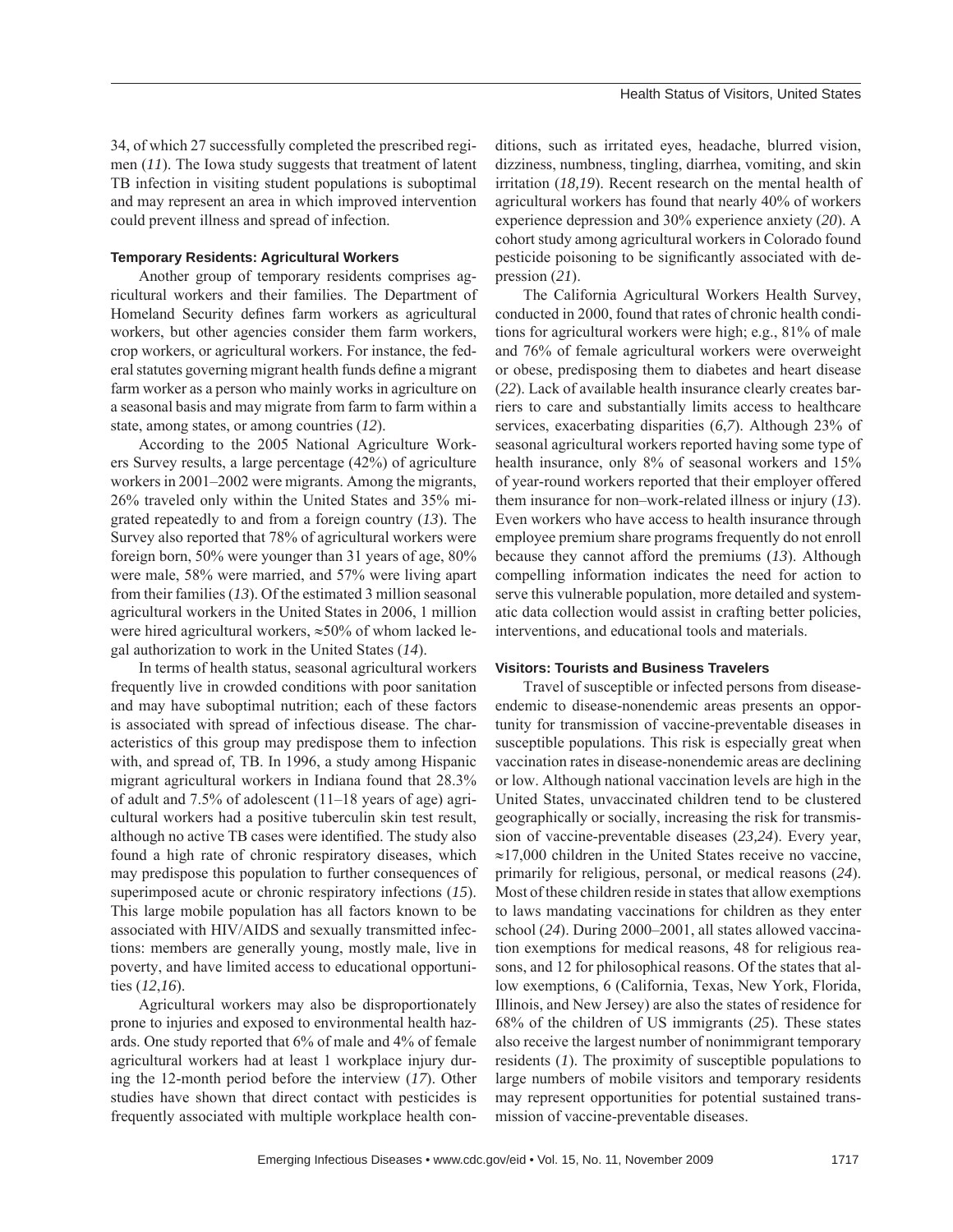## **PERSPECTIVE**

A recent experience in Europe highlights the risk of allowing vaccination rates to decline. In June 2008, the United Kingdom's Health Protection Agency declared that measles was again endemic there as a result of an 80%–85% decline in measles vaccination coverage among children <2 years of age (*26*). This decline in coverage resulted from an increase in the number of parents who refused to have their children vaccinated. During the same period, Austria, Italy, and Switzerland also reported measles outbreaks (*27,28*). As noted earlier, in 2007 the United Kingdom was among the 4 most common countries of citizenship for short-term temporary residents in the United States (*1*). Although measles was declared eliminated in the United States in 2000, during the first 7 months of 2008, the US Centers for Disease Control and Prevention reported measles outbreaks in 15 states (29). Of the 131 confirmed cases, 89% were imported from or associated with importation from other countries, particularly from the previously mentioned countries in western Europe; 91% were in persons who were unvaccinated or of unknown vaccination status. Among the 131 cases, 17 were acquired outside the United States, 9 were in US residents who had traveled, and 8 were in visitors and temporary residents. Among the  $112 (91%)$  confirmed measles cases in unvaccinated persons, 63 (66%) of these persons had not been vaccinated because of philosophical or religious beliefs (*29*). The 2008 measles outbreaks demonstrated the risk for transmission of communicable diseases by travelers returning to the United States and by visitors and temporary residents visiting communities where clusters of people have suboptimal vaccine coverage (Map 2 in the online Technical Appendix).

Poliomyelitis is another vaccine-preventable disease that has been reintroduced through mobile populations. During 2003–2006, polio was imported by travelers (e.g., refugees, pilgrims, business travelers) to 24 polio-free countries (*30*). In 2005, the Minnesota State Health Department diagnosed vaccine-derived poliovirus infection in 4 children; the infection had been circulating in 4 children in a predominantly unvaccinated religious community (*31*). No source for the infection could be identified, but the original source of this virus was probably a person who had received oral polio vaccine in another country. Neither the index case-patient nor her family members had any history of international travel. This outbreak raised concerns regarding transmission of the virus to other US communities with low vaccination levels (Map 3 in the online Technical Appendix).

TB is a major health problem for US residents and visitors who were born in or have lived in Asia, Africa, Latin America, or eastern Europe, where TB remains highly endemic (*32*). In 2007, the overall incidence of TB in the United States was 4.2 cases per 100,000 population; rates were 2.1 per 100,000 population for US-born persons and 20.6 per 100,000 for foreign-born persons. More than half (51.8%) of foreign-born persons with TB were from 4 countries: Mexico (n = 1,846), the Philippines (n = 952), India ( $n = 619$ ), and Vietnam ( $n = 568$ ). Of all reported TB cases in the United States during  $2007$  (n = 13,292),  $52\%$ were reported by the 5 most common destination states for immigrants and visitors and temporary residents (California, Florida, Illinois, New York, and Texas) (*1*,*10,33*). A study published in 2004 found that  $42\%$  (n = 114) of TB culture–positive cases diagnosed by the Tarrant County Health Department in Texas from 1998 through 2000 were in foreign-born persons. Of these, 67 (59%) were permanent residents, 28 (25%) were undocumented, and 19 (17%) were visitors or temporary residents (*34*).

Many persons may visit the United States without seeking pretravel health consultation. Certain areas in the United States have endemic diseases that visitors and temporary residents are not familiar with such as Lyme disease, Rocky Mountain spotted fever, and West Nile virus encephalitis.

## **Current Efforts to Improve the Health Status of Temporary Residents**

To improve the health of nonimmigrant temporary residents, government agencies and nongovernment advisory groups are making efforts to ensure that certain categories of nonimmigrant visa applicants are aware of and have access to healthcare services while in the United States. The US Department of State requires exchange visitors (J-1 visa category) and their dependents (J-2 visa category) to have their own medical insurance coverage and enlists program sponsors to ensure compliance with requirements (*35*). However, no similar federal guidance exists for other categories of nonimmigrant visa holders.

In March 2008, the American College Health Association (ACHA) updated its guidelines for student health insurance program standards (*36*). According to these guidelines, as a condition of enrollment students must provide evidence of adequate health insurance coverage for themselves and their dependents. Because of concerns about the spread of vaccine-preventable diseases on college campuses, ACHA also updated its recommendations for prematriculation immunizations to be consistent with the recommendations of the Advisory Committee on Immunization Practices (*37*). In addition, to address the shifting epidemiology of TB to foreign-born persons, ACHA updated its TB control guidelines in July 2008. The new guidelines recommend that US colleges and universities screen all incoming students for active or latent TB (*38*). Resources have been developed to help US colleges and universities institute screening and treatment programs (*39*).

More broadly, many health systems, with substantial support from federal agencies, have begun to meet the healthcare needs of farm workers and their families, such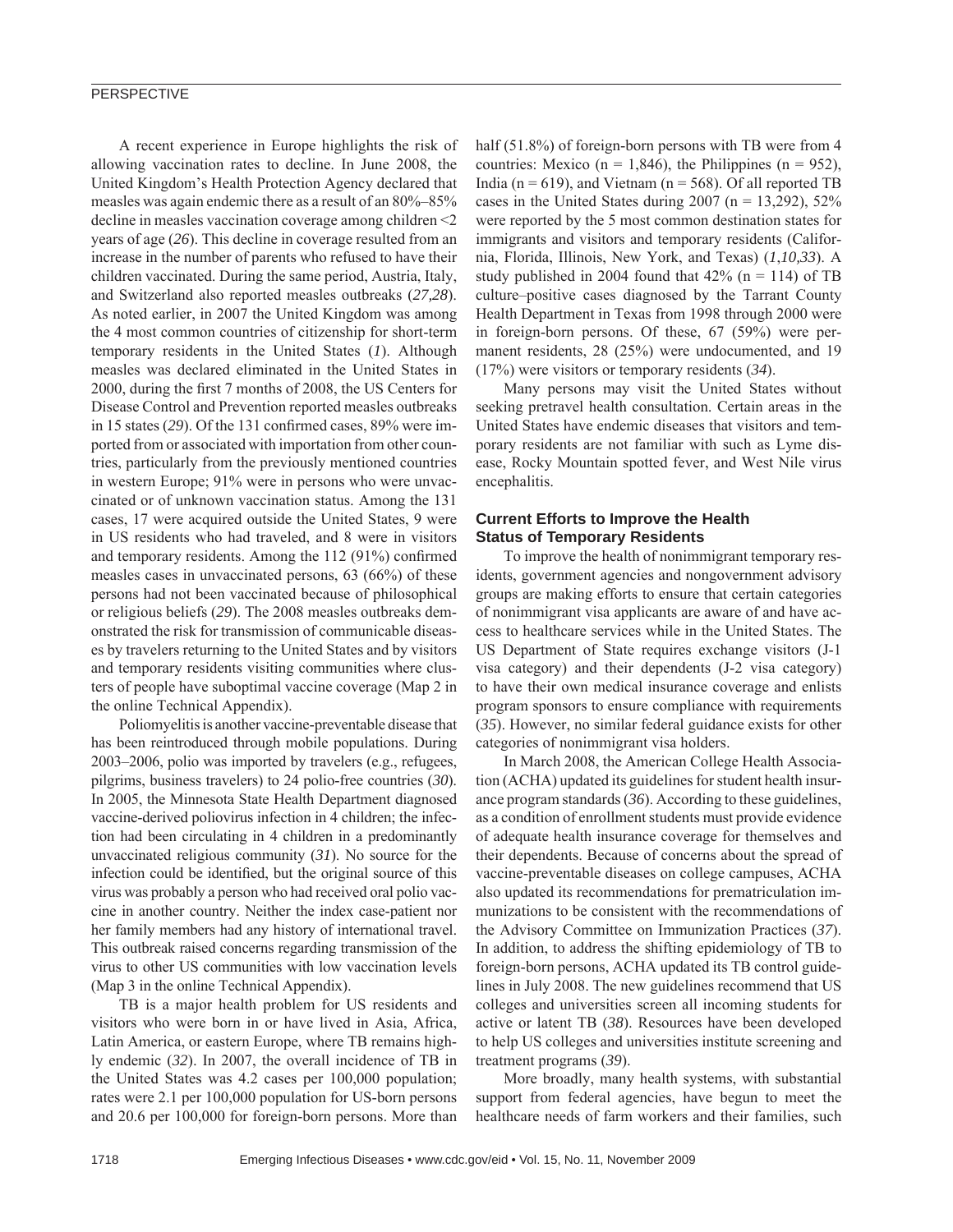as the federally qualified nonprofit community and migrant health centers that provide primary and preventive health services throughout the United States. The Health Resources and Services Administration, through the Bureau of Primary Care, has developed the Health Disparities Collaborative Program to eliminate ethnic health disparities (*12*) through their health centers and mobile clinics that serve remote farms. In addition, a grassroots movement among local clinics and organizations (the Migrant Clinician Network) has developed tools and materials to support clinics and clinicians who work with farm workers (www. migrantclinician.org).

Many states have begun to develop guidance for providing medical and preventive health services to mobile populations (e.g., immigrants, and refugees), especially in states with a high percentage of these populations, such as Minnesota, Massachusetts, Michigan, New York, and California. These states have identified culturally and linguistically appropriate ways to address the health concerns of foreign-born persons. An exemplary program for linguistically and culturally appropriate healthcare education material in multiple media is the Emergency, Community and Health Outreach network (http://newroutes.org/echo).

In addition to government agencies, several academic institutions and many integrated health systems and even community clinics have begun to train future providers in culturally sensitive and geographically informed healthcare. The number of Academic Global Health Centers in the United States has surged; some programs offer training in the special health issues of mobile populations (*40*).

Although many government agencies, nonprofit organizations, academic institutions, integrated health systems, clinics, and individuals are developing innovative programming and materials, all these efforts are in their infancy and generally not well coordinated. To substantially reduce the disparities of care experienced by mobile populations, including visitors and temporary residents, we need improved data collection, surveillance and scientific evaluation, changes in systems to reduce barriers to care, and increased education and advocacy on behalf of these frequently disenfranchised populations.

A relatively simple, concrete step that could be taken is the development of health awareness programs that try to reach visitors and temporary residents before their arrival in the United States. Such programs could acquaint visitors and temporary residents with US health service requirements and regulations and reduce the burden on the public healthcare system. This goal could be achieved by developing innovative communication tools and messages that address the following: access to the public healthcare system, the Advisory Committee on Immunization Practices vaccination recommendations, and the health insurance coverage policies available in the United States. These messages could be disseminated by many organizations, including the US Department of State, the Centers for Disease Control and Prevention, US university clinics, American cultural centers and education offices at US embassies overseas, health and travel insurance companies that provide emergency health insurance coverage to visitors to the US, and the offices of international banks solicited by the US embassies to receive visa processing fees and distribute visa application forms. Ultimately, to better serve visitors and temporary resident populations, particularly vulnerable populations such as farm workers, more equitable care models and evidence-based clinical best practices must be developed and disseminated.

#### **Conclusions**

Nonimmigrant visitors and temporary residents represent a considerable and increasing percentage of travelers to the United States (*1*). Information is limited with regard to the health status of visitors and temporary residents upon arrival and their need for and use of medical services in the United States. More information is needed to determine the public health issues as well as the health challenges and needs of visitors and temporary residents in the United States. After these issues and needs have been clarified, intervention programs should be developed to increase access and decrease the disparities of care experienced by these populations.

Dr Yanni is a medical epidemiologist in the Travel Health Branch, Division of Global Migration and Quarantine, Centers for Disease Control and Prevention, Atlanta. His research interests concern the assessment of knowledge, attitudes, and practices of US travelers overseas and of immigrants and refugees resettled in the United States.

#### **References**

- 1. Department of Homeland Security. Annual flow report. Nonimmigrant admissions to the United States: 2007. August 2008 [cited 2008 Aug 7]. Available from http://www.dhs.gov/xlibrary/assets/ statistics/publications/ois\_ni\_fr\_2007.pdf
- 2. Tapper ML. Emerging viral diseases and infectious diseases risks. Haemophilia. 2006;12(Suppl 1):3–7. DOI: 10.1111/j.1365-2516 .2006.01194.x
- 3. Centers for Disease Control and Prevention. Update: novel influenza A (H1N1) virus infections—worldwide, May 6, 2009. MMWR Morb Mortal Wkly Rep. 2009;58:453–8 [cited 2009 May 13]. Available from http://www.cdc.gov/mmwr/preview/mmwrhtml/mm5817a1. htm?s $ci = mm5817a1$  $e$
- 4. Stauffer WM, Kamat D, Walker PF. Screening of international immigrants, refugees, and adoptees. Primary Care: Clinics in Office Practice. 2002;29:879–905. DOI: 10.1016/S0095-4543(02)00035-0
- 5. Capps R, Fix M, Ost J, Reardon-Anderson J, Passel JS. The health and well-being of young children of immigrants. Washington: The Urban Institute; 2000 [cited 2008 Aug 6]. Available from http:// www.urban.org/UploadedPDF/311139\_ChildrenImmigrants.pdf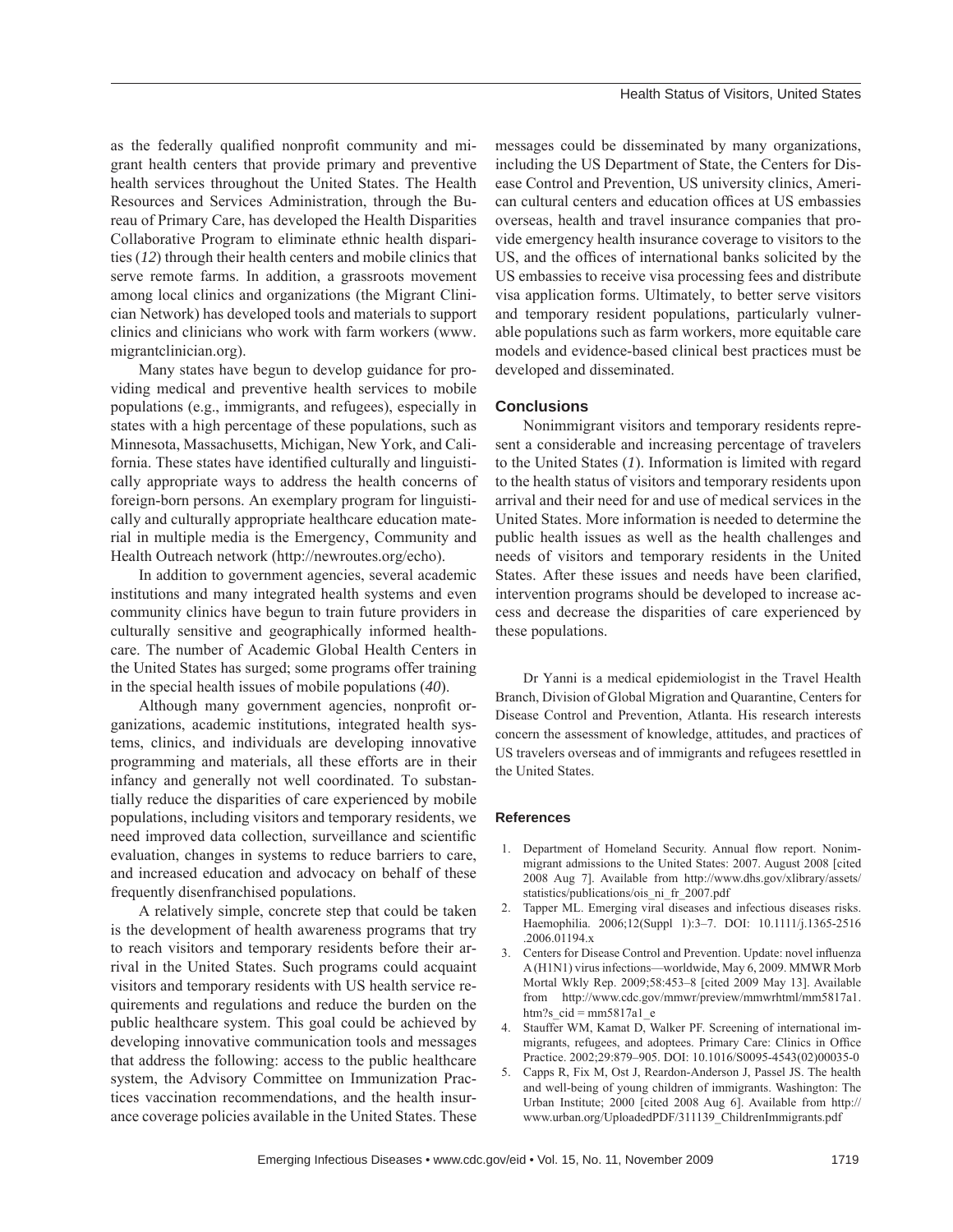### PERSPECTIVE

- 6. Guendelman S, Angulo V, Oman D. Access to health care for children and adolescents in working poor families: recent findings from California. Med Care. 2005;43:68–78.
- 7. Kempe A, Beaty BL, Crane LA, Stokstad J, Barrow J, Belman S, et al. Changes in access, utilization, and quality of care after enrollment into a state child health insurance plan. Pediatrics. 2005;115:364–71. DOI: 10.1542/peds.2004-0475
- 8. Department of Homeland Security. Estimates of the nonimmigrant population in the United States: 2004. June 2006 [cited 2008 Nov 18]. Available from http://www.dhs.gov/xlibrary/assets/statistics/ publications/NIM\_2004.pdf
- 9. Centers for Disease Control and Prevention. Brief report: mumps activity—United States, January 1–October 7, 2006. MMWR Morb Mortal Wkly Rep. 2006;55:1152–3.
- 10. Department of Homeland Security. Student and exchange visitor information system: general summary quarterly review for the quarter ending June 30, 2008 [cited 2008 Sep 14]. Available from http:// www.ice.gov/doclib/sevis/pdf/quarterly\_report\_june08.pdf
- 11. Norton D. Tuberculosis screening for international students. J Am Coll Health. 2000;48:187–9.
- 12. Arcury TA, Quandt SA. Delivery of health services to migrant and seasonal farmworkers. Annu Rev Public Health. 2007;28:345–63. DOI: 10.1146/annurev.publhealth.27.021405.102106
- 13. US Department of Labor. Findings from the National Agricultural Workers Survey (NAWS) 2001–2002: a demographic and employment profile of United States farm workers [cited 2008 Dec 18]. Available from http://www.doleta.gov/MSFW/pdf/naws\_rpt9.pdf
- 14. US Department of Agriculture. Profile of hired farmworkers: a 2008 update [cited 2009 Mar 12]. Available from http://www.ers.usda. gov/Publications/ERR60
- 15. Garcia JG, Matheny Dresser KS, Zerr AD. Respiratory health of Hispanic migrant farm workers in Indiana. Am J Ind Med. 1996;29:23–32. DOI: 10.1002/(SICI)1097-0274(199601)29:1<23::AID-AJIM4>3.0. CO;2-#
- 16. Brammeier M, Chow JM, Samuel M, Organista K, Miller J, Bolan G. Sexually transmitted diseases and risk behaviors among California farmworkers: results from a population-based survey. J Rural Health. 2008;24:279–84. DOI: 10.1111/j.1748-0361.2008.00169.x
- 17. Villarejo D, McCurdy A. The California Agricultural Workers Health Survey. J Agric Saf Health. 2008;14:135–46.
- 18. McCurdy SA, Samuels SJ, Carroll DJ, Beaumont JJ, Morrin LA. Injury risks in children of California migrant Hispanic farm worker families. Am J Ind Med. 2002;42:124–33. DOI: 10.1002/ ajim.10091
- 19. Curl CL, Fenske RA, Kissel JC, Shirai JH, Moate TF, Griffith W, et al. Evaluation of take-home organophosphorus pesticide exposure among agricultural workers and their children. Environ Health Perspect. 2002;110:A787–92.
- 20. Hovey JD, Magaña CG. Psychosocial predictors of anxiety among immigrant Mexican migrant farmworkers: implications for prevention and treatment. Cultur Divers Ethnic Minor Psychol. 2002;8:274– 89. DOI: 10.1037/1099-9809.8.3.274
- 21. Beseler CL, Stallones L. A cohort study of pesticide poisoning and depression in Colorado farm residents. Ann Epidemiol. 2008;18:768–74. DOI: 10.1016/j.annepidem.2008.05.004
- 22. Villarejo D, Lighthall D, Williams D, Souter A, Mines R, Bade B, et al. Suffering in silence: a report on the health of California's agricultural workers. November 2000 [cited 2009 Mar 13]. Available from http://www.calendow.org/uploadedFiles/suffering\_in\_silence.pdf
- 23. Omer SB, Salmon DA, Orenstein WA, deHart P, Halsey N. Vaccine refusal, mandatory immunization and the risks of vaccine-preventable diseases. N Engl J Med. 2009;360:1981–8. DOI: 10.1056/ NEJMsa0806477
- 24. Smith PJ, Chu SY, Parker LE. Children who have received no vaccine: who are they and where do they live? Pediatrics. 2004;114:187– 95. DOI: 10.1542/peds.114.1.187
- 25. US Census Bureau. United States Census 2000. Washington: The Bureau; 2000 [cited 2008 Aug 8]. Available from http://www. census.gov/main/www/cen2000.html
- 26. Gay NJ. The theory of measles elimination: implications for the design of elimination strategies. J Infect Dis. 2004;189(Suppl 1):S27– 35. DOI: 10.1086/381592
- 27. EuroSurvillance Editorial Team. Measles once again endemic in the United Kingdom. Eurosurvillance. 2008;13:1 [cited 2009 Mar 2]. Available from http://www.eurosurveillance.org/ViewArticle. aspx?ArticleId=18919
- 28. Filia A, De Crescenzo M, Seyler T, Bella A, Ciofi Degli Atti ML, Nicoletti L, Magurano F, Salmaso S. Measles resurges in Italy: preliminary data from September 2007 to May 2008. Eurosurveillance. 2008;13 [cited 2009 Mar 2]. Available from http://www.eurosurveillance. org/images/dynamic/EE/V13N29/art18928.pdf
- 29. Centers for Disease Control and Prevention. Measles—United States, January–July 2008. MMWR Morb Mortal Wkly Rep. 2008;57;1–4 [cited 2008 Aug 8]. Available from http://www.cdc.gov/mmwr/ preview/mmwrhtml/mm5733a1.htm
- 30. World Health Organization. Conclusions and recommendations of the Advisory Committee on Poliomyelitis Eradication, Geneva, 11–12 Oct 2006. Part 1. Wkly Epidemiol Rec. 2006;81:453–60.
- 31. Centers for Disease Control and Prevention. Poliovirus in four unvaccinated children—Minnesota, August–October 2005. MMWR Morb Mortal Wkly Rep. 2005;54:1053–5.
- 32. World Health Organization. Global tuberculosis control—epidemiology, strategy, financing. Geneva: The Organization; 2007 [cited] 2008 Feb 13]. Available from http://www.who.int/tb/publications/ global\_report/en/index.html
- 33. Centers for Disease Control and Prevention. Update: trends in tuberculosis—United States, 2007. MMWR Morb Mortal Wkly Rep. 2008;57:281–5.
- 34. Weis SE, Moonan PK, Pogoda JM, Turk LE, King B. Tuberculosis in the foreign-born population of Tarrant County, Texas, by immigration status. Am J Respir Crit Care Med. 2001;164:953–7.
- 35. US Department of State. Exchange visitor: eligibility requirements [cited 2008 Nov 12]. Available from http://exchanges.state.gov/ jexchanges/visitors/eligibility.html
- 36. American College Health Association. Standards for student health insurance/benefits programs, March 2008 [cited 2008 Aug 6]. Available from http://www.acha.org/info\_resources/stu\_health\_ins.pdf
- 37. American College Health Association. ACHA guidelines: recommendations for institutional prematriculation immunizations. January 2009 [cited 2008 Aug 6]. Available from http://www.acha.org/ info\_resources/RIPIstatement.pdf
- 38. American College Health Association. ACHA guidelines: tuberculosis screening and targeted testing of college and university students. July 2008 [cited 2008 Aug 6]. Available from http://www.acha.org/ info\_resources/tb\_statement.pdf
- 39. Heartland National Tuberculosis Center. Model tuberculosis prevention program for college campuses [cited 2008 May 13]. Available from www.heartlandntbc.org/products/model\_tb\_prevention\_ program\_college\_campuses.pdf
- 40. University of Minnesota. Tropical and travel medicine seminar series [cited 2008 Nov 12]. Available from http://www.globalhealth. umn.edu

Address for correspondence: Emad A. Yanni, Centers for Disease Control and Prevention, 1600 Clifton Rd NE, Mailstop E03, Atlanta, GA 30333, USA; email: eyanni@cdc.gov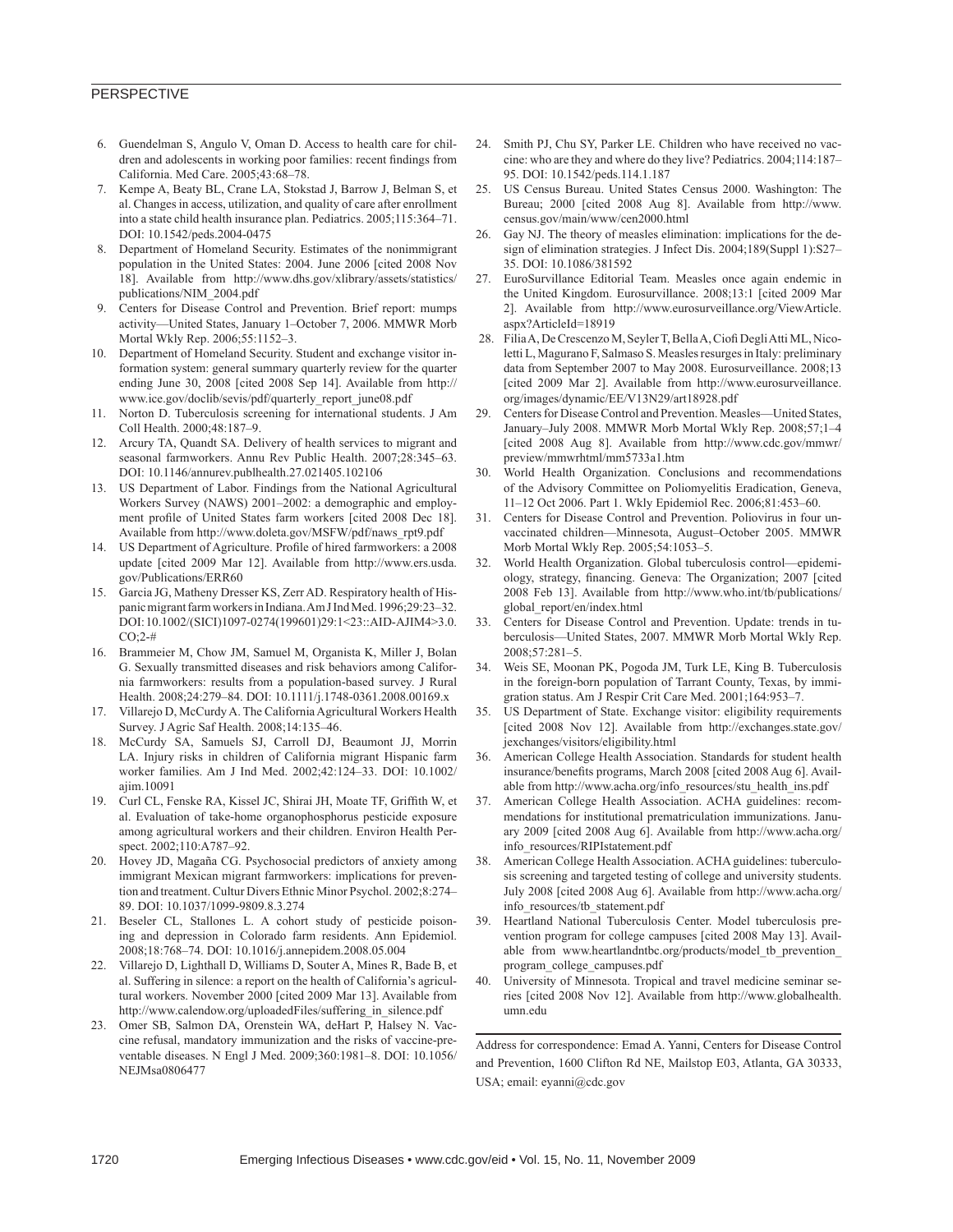# Health Status of Visitors and Temporary Residents, United States

## **Technical Appendix**



Map 1. Number of students and exchange visitors, by state, United States, 2008. Source: the Student and Exchange Visitor Program (SEVP) website, [www.ice.gov/SEVIS,](http://www.ice.gov/SEVIS) accessed July 2, 2008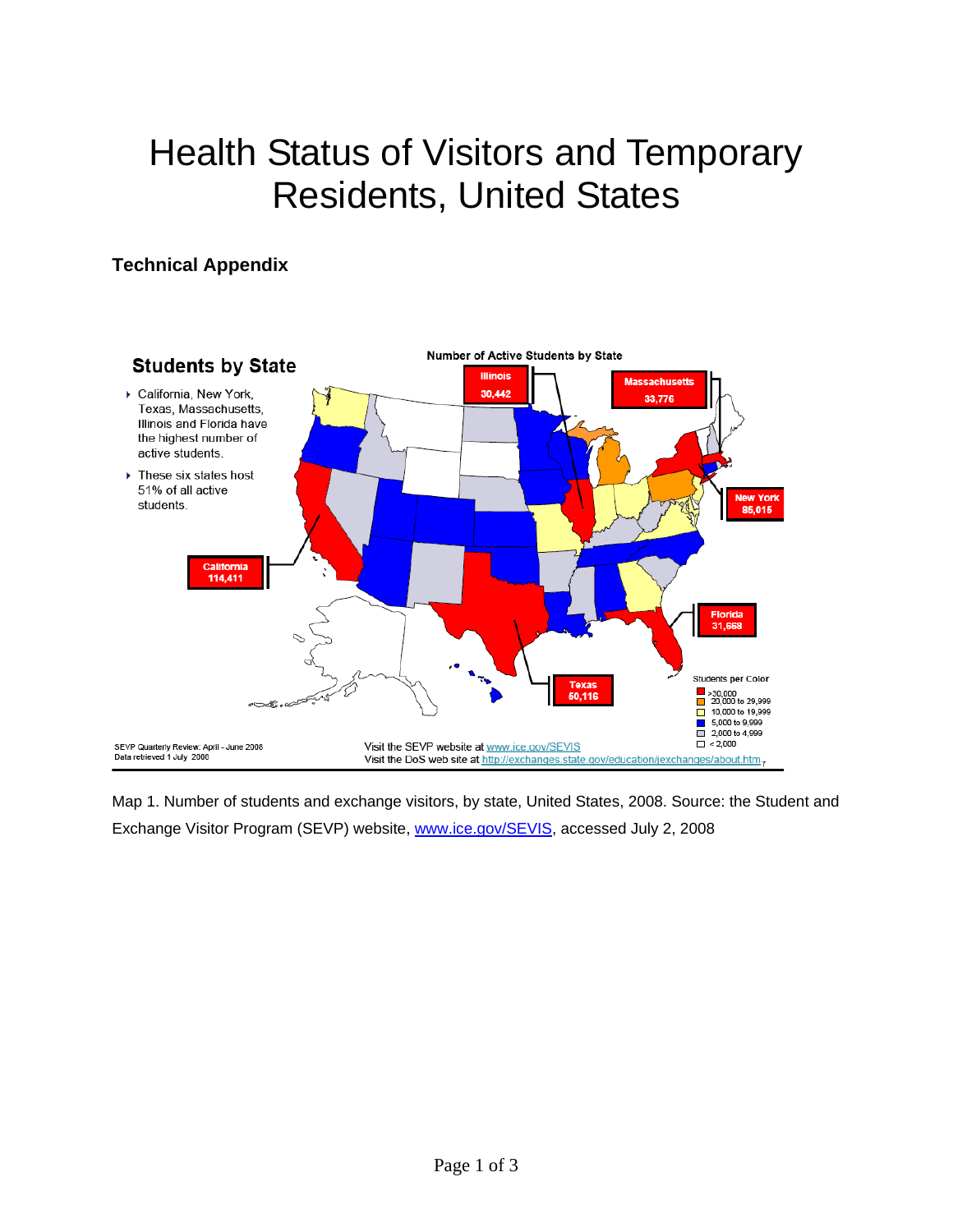

Map 2. Coverage of  $\geq$ 1 doses of measles, mumps, and rubella (MMR) vaccine in children 19–35 months of age, United States, 2006.